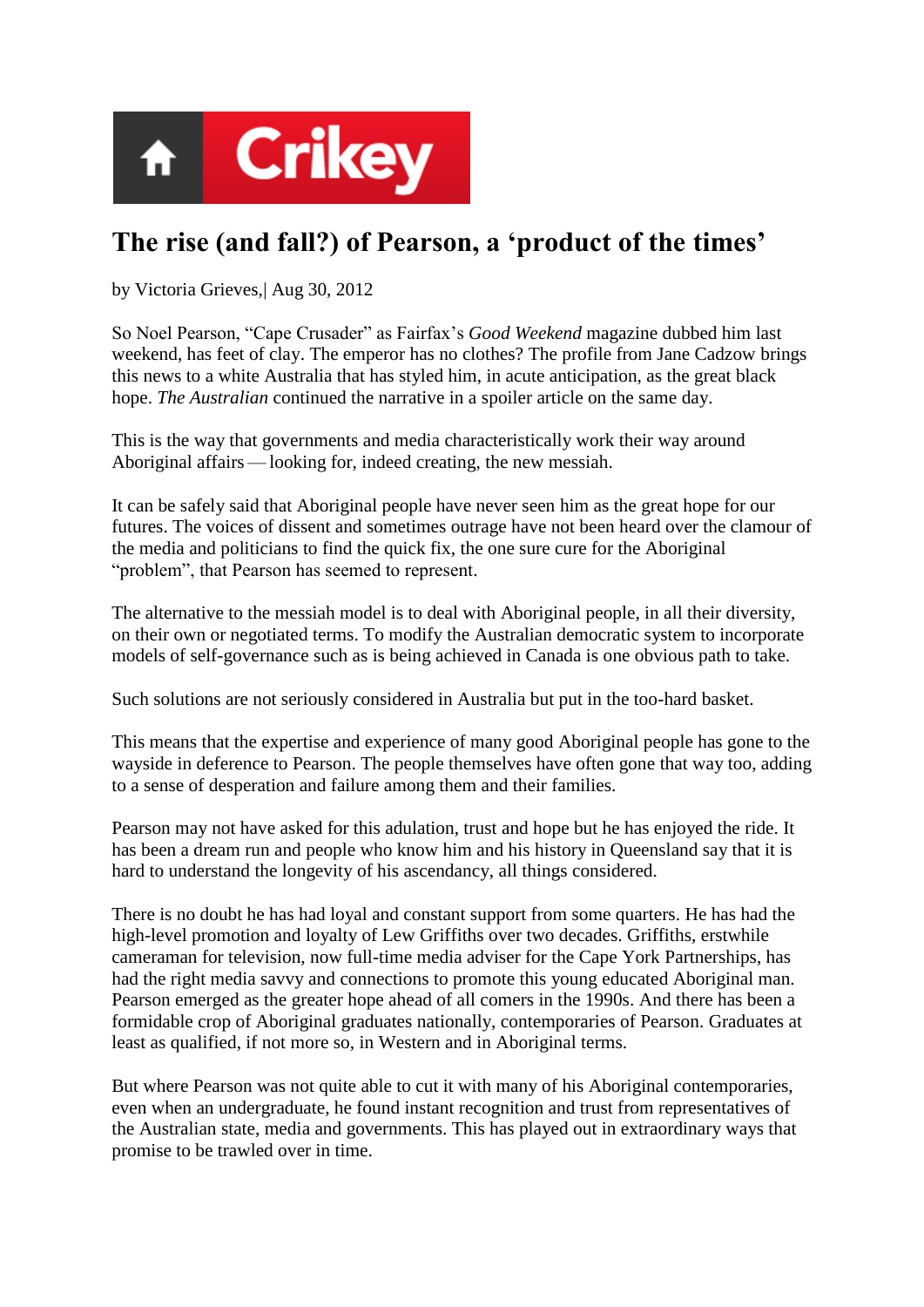

What is it that explains the ascendancy of Pearson? Even the championing of him over the years by Marcia Langton is surely not enough. Langton is a strong person, well connected and reportedly scary, but she is also not representative of Aboriginal diversity nationally.

Queensland Aboriginal people report that Pearson and Langton were close colleagues when she returned to that state to work for the minister for Aboriginal affairs, Anne Warner, in the early 1990s. At that time Pearson, a recent law graduate, began working as a consultant for the Goss government in Queensland. This was in the era of heated negotiations with the Deed of Grant in Trust (DOGIT) communities preceding the national Native Title legislation. Their association and mutual regard continue.

The *Good Weekend* article perhaps holds clues to his success. Is it because Pearson has made it possible for non-Aboriginal leaders of government and industry to feel as if they are doing something?

Cape York visitors such as Tony Abbott and Ann Sherry could see deprived Aboriginal communities and children closer to their city homes down south. But there is something irresistibly exotic and even grand about volunteering in Cape York. It is also showing support for Pearson and his prescription for Aboriginal Australia.

The late John Newfong, Aboriginal journalist, observed of Pearson and his ilk that white Australia's penchant for the "blackest and the shiniest" has always allowed mainstream Australia to divert its gaze from long-term Aboriginal rights activists and the demands of Aboriginal Australia, to the novelty of new black talent on the scene. There is a sense in which we are all entertainment after all.

Obviously the shine has gone off Pearson for many of his supporters. Then again, Aboriginal Australia has been less than impressed with him since he first appeared as a media and government-styled "leader". Especially since his rise as a non-representative figure occurred in tandem with the abolition of more formal means of Aboriginal representation and opportunities for Aboriginal engagement with the Australian polity.

In this way Pearson can be seen as a product of the times, a "great man" invented by white interests including government, who simultaneously rises to prominence over the time when